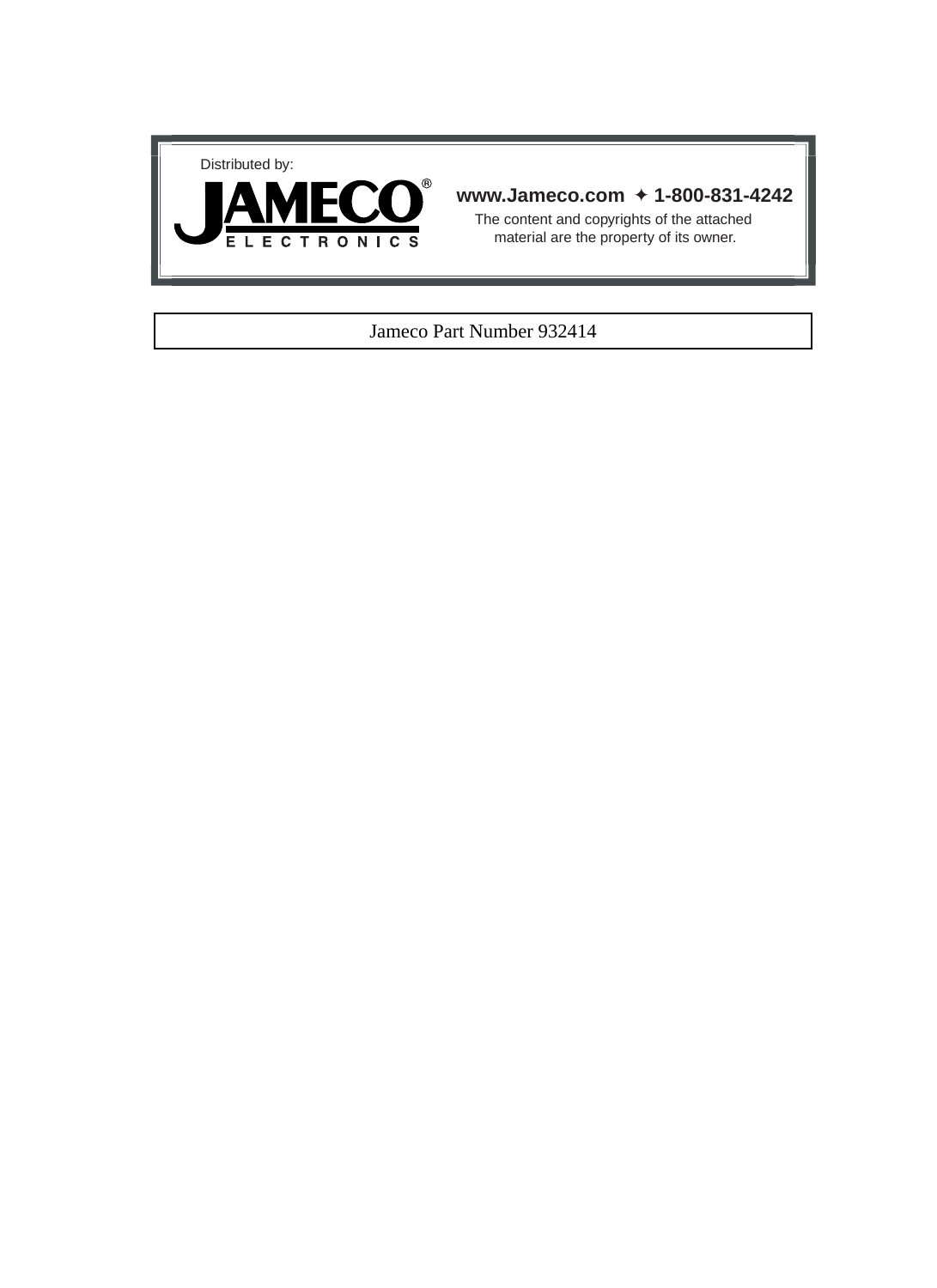# 3.3V-Dual LVTTL/LVCMOS to Differential LVPECL **Translator**

### **Description**

The MC100LVELT22 is a dual LVTTL/LVCMOS to differential LVPECL translator. Because LVPECL (Low Voltage Positive ECL) levels are used, only +3.3 V and ground are required. The small outline 8-lead package and the low skew, dual gate design of the LVELT22 makes it ideal for applications which require the translation of a clock and a data signal.

### **Features**

- 350 ps Typical Propagation Delay
- <100 ps Output−to−Output Skew
- Flow Through Pinouts
- The 100 Series Contains Temperature Compensation
- LVPECL Operating Range:  $V_{CC}$  = 3.0 V to 3.8 V with  $GND = 0$  V
- When Unused TTL Input is left Open, Q Output will Default High
- Pb−Free Packages are Available



# **ON Semiconductor®**

**http://onsemi.com**



\*For additional marking information, refer to Application Note AND8002/D.

### **ORDERING INFORMATION**

See detailed ordering and shipping information in the package dimensions section on page [4 of this data sheet.](#page-4-0)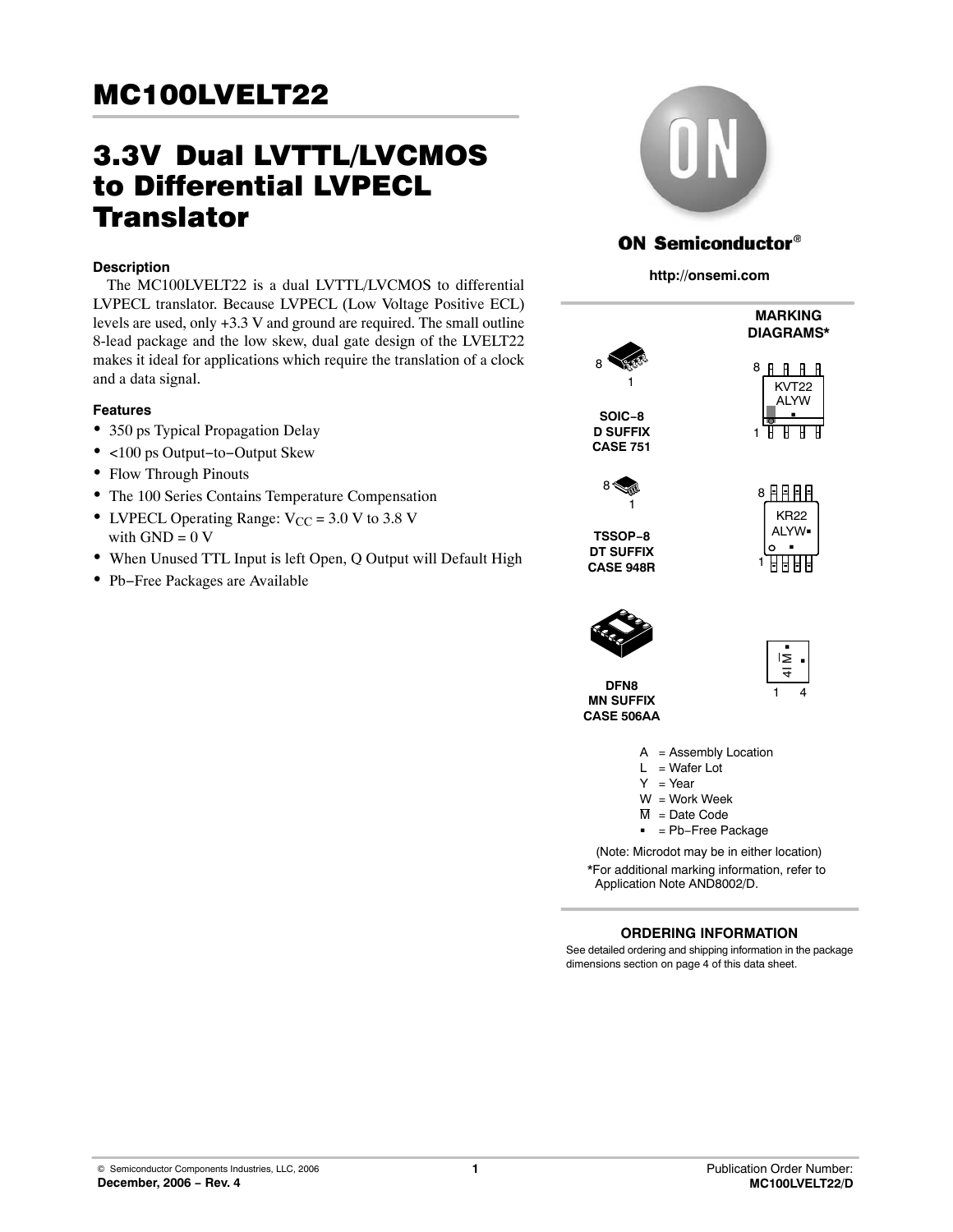

### **Table 1. PIN DESCRIPTION**

| PIN                                                      | <b>FUNCTION</b>                                                                                                                                     |
|----------------------------------------------------------|-----------------------------------------------------------------------------------------------------------------------------------------------------|
| Qn, Qn<br>D <sub>0</sub> , D <sub>1</sub><br>Vcc.<br>GND | <b>LVPECL Differential Outputs</b><br>LVTTL/LVCMOS Inputs<br>Positive Supply<br>Ground                                                              |
| FP                                                       | Exposed pad must be connected<br>to a sufficient thermal conduit.<br>Electrically connect to the most<br>negative supply or leave floating<br>open. |

**Figure 1. 8−Lead Pinout** (Top View) **and Logic Diagram**

**Table 2. ATTRIBUTES**

### EP

### **Characteristics Value** Internal Input Pulldown Resistor N/A Internal Input Pullup Resistor N/A ESD Protection **ESD** Protection Machine Model > 4 kV > 200 V Moisture Sensitivity, Indefinite Time Out of Drypack (Note 1) Level 1 Flammability Rating Oxygen Index: 28 to 34 UL 94 V−0 @ 0.125 in Transistor Count 164 Meets or exceeds JEDEC Spec EIA/JESD78 IC Latchup Test

1. For additional information, see Application Note AND8003/D.

### **Table 3. MAXIMUM RATINGS**

| Symbol               | <b>Parameter</b>                           | <b>Condition 1</b>                              | <b>Condition 2</b>                   | Rating            | Unit                           |
|----------------------|--------------------------------------------|-------------------------------------------------|--------------------------------------|-------------------|--------------------------------|
| $V_{\rm CC}$         | Positive Power Supply                      | $GND = 0 V$                                     |                                      | 7                 | $\vee$                         |
| $V_{1}$              | Input Voltage                              | $GND = 0 V$                                     | $V_1 \leq V_{CC}$                    | $\overline{7}$    | $\vee$                         |
| l <sub>out</sub>     | <b>Output Current</b>                      | Continuous<br>Surge                             |                                      | 50<br>100         | mA<br>mA                       |
| $T_A$                | <b>Operating Temperature Range</b>         |                                                 |                                      | $-40$ to $+85$    | °C                             |
| $T_{\text{stg}}$     | Storage Temperature Range                  |                                                 |                                      | $-65$ to $+150$   | $^{\circ}$ C                   |
| $\theta_{JA}$        | Thermal Resistance (Junction-to-Ambient)   | 0 Ifpm<br>500 Ifpm                              | $SO-8$<br>$SO-8$                     | 190<br>130        | $\degree$ C/W<br>$\degree$ C/W |
| $\theta_{\text{JC}}$ | Thermal Resistance (Junction-to-Case)      | std bd                                          | $SO-8$                               | 41 to $44 \pm 5%$ | $\degree$ C/W                  |
| $\theta_{JA}$        | Thermal Resistance (Junction-to-Ambient)   | 0 Ifpm<br>500 lfpm                              | TSSOP-8<br>TSSOP-8                   | 185<br>140        | $\degree$ C/W<br>$\degree$ C/W |
| $\theta$ JC          | Thermal Resistance (Junction-to-Case)      | std bd                                          | TSSOP-8                              | 41 to 44 $\pm$ 5% | $\degree$ C/W                  |
| $\theta_{JA}$        | Thermal Resistance (Junction-to-Ambient)   | 0 Ifpm<br>500 Ifpm                              | DFN <sub>8</sub><br>DFN <sub>8</sub> | 129<br>84         | $\degree$ C/W<br>°C/W          |
| $T_{sol}$            | <b>Wave Solder</b><br><b>Pb</b><br>Pb-Free | <2 to 3 sec @ 248°C<br><2 to 3 sec $@$ 260 $°C$ |                                      | 265<br>265        | $^{\circ}$ C                   |

Stresses exceeding Maximum Ratings may damage the device. Maximum Ratings are stress ratings only. Functional operation above the Recommended Operating Conditions is not implied. Extended exposure to stresses above the Recommended Operating Conditions may affect device reliability.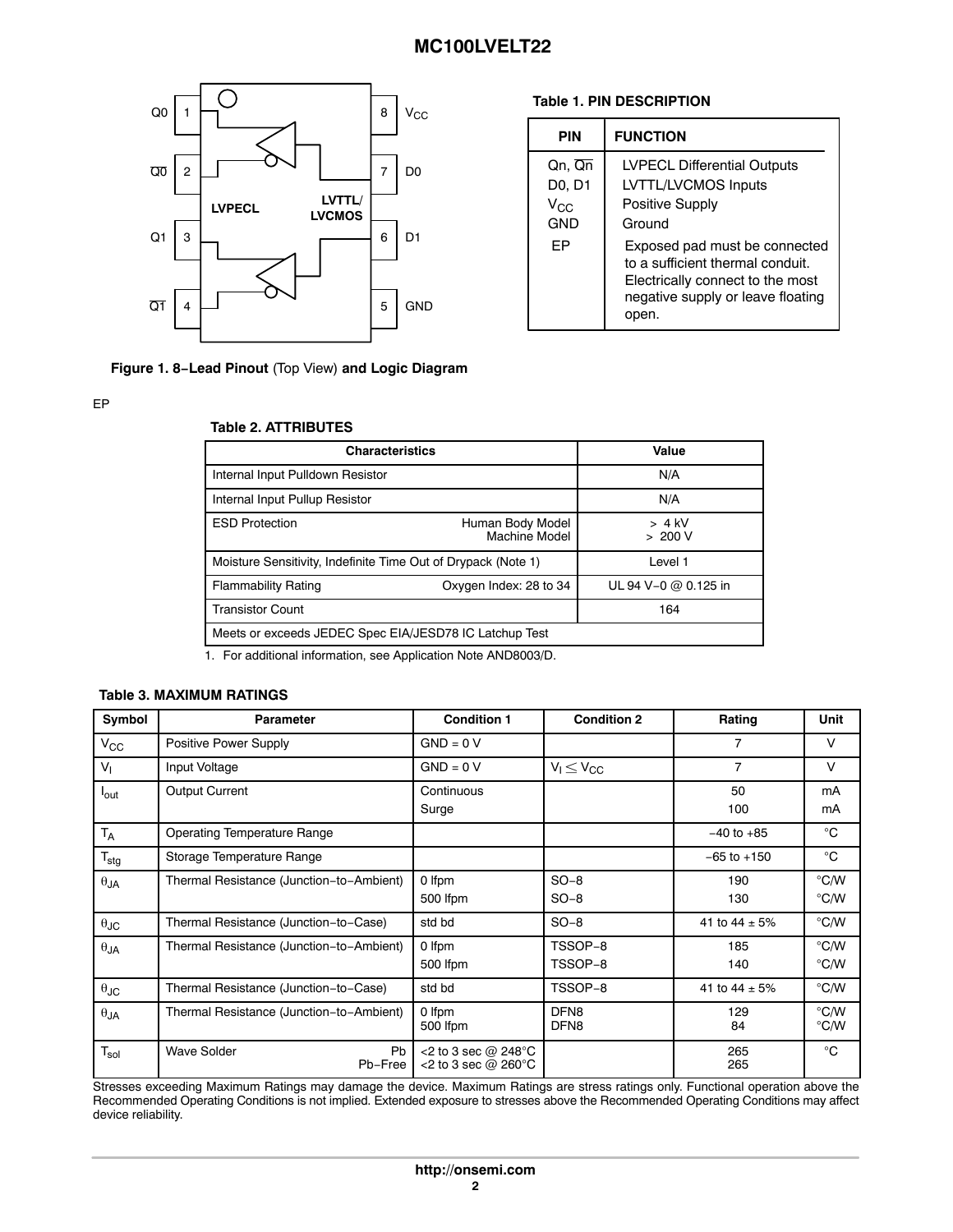| <b>Table 4. LVPECL DC CHARACTERISTICS</b> $V_{CC}$ = 3.3 V; GND = 0.0 V (Note 2) |  |
|----------------------------------------------------------------------------------|--|
|----------------------------------------------------------------------------------|--|

|                |                              | $-40^\circ$ C |     | $25^{\circ}$ C |      |     | 85°C |      |     |      |      |
|----------------|------------------------------|---------------|-----|----------------|------|-----|------|------|-----|------|------|
| Symbol         | <b>Characteristic</b>        | Min           | Тур | Max            | Min  | Typ | Max  | Min  | Typ | Max  | Unit |
| <sub>ICC</sub> | <b>Power Supply Current</b>  |               |     | 28             |      |     | 28   |      |     | 29   | mA   |
| Ѵон            | Output HIGH Voltage (Note 3) | 2275          |     | 2420           | 2275 |     | 2420 | 2275 |     | 2420 | mV   |
| VOL            | Output LOW Voltage (Note 3)  | 1490          |     | 1680           | 1490 |     | 1680 | 1490 |     | 1680 | mV   |

NOTE: Device will meet the specifications after thermal equilibrium has been established when mounted in a test socket or printed circuit board with maintained transverse airflow greater than 500 lfpm. Electrical parameters are guaranteed only over the declared operating temperature range. Functional operation of the device exceeding these conditions is not implied. Device specification limit values are applied individually under normal operating conditions and not valid simultaneously.

2. Output parameters vary 1:1 with V<sub>CC</sub>. V<sub>CC</sub> can vary ±0.15 V.

3.  $\,$ Outputs are terminated through a 50 ohm resistor to V $_{\rm CC}$ –2 volts.

#### **Table 5. LVTTL/LVCMOS INPUT DC CHARACTERISTICS** V<sub>CC</sub> = 3.3 V; T<sub>A</sub> = −40°C to 85°C (Note 4)

| Symbol           | <b>Characteristic</b> | Min | Typ | Max    | <b>Unit</b> | <b>Condition</b>  |
|------------------|-----------------------|-----|-----|--------|-------------|-------------------|
| Чн               | Input HIGH Current    |     |     | 20     | μA          | $V_{IN}$ = 2.7 V  |
| <sup>I</sup> IHH | Input HIGH Current    |     |     | 100    | μA          | $V_{IN} = V_{CC}$ |
| ாட               | Input LOW Current     |     |     | $-0.2$ | mA          | $V_{IN} = 0.5 V$  |
| V <sub>IK</sub>  |                       |     |     | $-1.2$ | v           | $I_{IN} = -18$ mA |
| V <sub>IH</sub>  | Input HIGH Voltage    | 2.0 |     |        | V           |                   |
| $V_{IL}$         | Input LOW Voltage     |     |     | 0.8    | V           |                   |

NOTE: Device will meet the specifications after thermal equilibrium has been established when mounted in a test socket or printed circuit board with maintained transverse airflow greater than 500 lfpm. Electrical parameters are guaranteed only over the declared operating temperature range. Functional operation of the device exceeding these conditions is not implied. Device specification limit values are applied individually under normal operating conditions and not valid simultaneously.

4.  $V_{CC}$  can vary  $\pm 0.15$  V.

### **Table 6. AC CHARACTERISTICS**  $V_{CC} = 3.3$  V; GND = 0.0 V (Note 5)

|                  |                            |                                  | $-40^\circ C$ |     | $25^{\circ}$ C |     | 85 $\mathrm{^{\circ}C}$ |            |     |     |            |      |
|------------------|----------------------------|----------------------------------|---------------|-----|----------------|-----|-------------------------|------------|-----|-----|------------|------|
| Symbol           |                            | <b>Characteristic</b>            | Min           | Typ | <b>Max</b>     | Min | Typ                     | <b>Max</b> | Min | Typ | <b>Max</b> | Unit |
| T <sub>max</sub> | Maximum Toggle Frequency   |                                  |               |     |                |     | 350                     |            |     |     |            | MHz  |
| 'PLH             | Propagation Delay (Note 6) |                                  | 200           | 350 | 600            | 200 | 350                     | 600        | 200 | 350 | 600        | ps   |
| `skew            | <b>Skew</b>                | Output-to-Output<br>Part-to-Part |               | 30  | 100<br>400     |     | 30                      | 100<br>400 |     | 30  | 100<br>400 | ps   |
| tJITTER          | Random Clock Jitter (RMS)  |                                  |               |     |                |     | 1.6                     |            |     |     |            | ps   |
| $t/t_f$          |                            | Output Rise/Fall Time (20-80%)   | 200           |     | 550            | 200 |                         | 500        | 200 |     | 500        | ps   |

NOTE: Device will meet the specifications after thermal equilibrium has been established when mounted in a test socket or printed circuit board with maintained transverse airflow greater than 500 lfpm. Electrical parameters are guaranteed only over the declared operating temperature range. Functional operation of the device exceeding these conditions is not implied. Device specification limit values are applied individually under normal operating conditions and not valid simultaneously.

5.  $V_{CC}$  can vary  $\pm 0.15$  V.

6. Specifications for standard TTL input signal.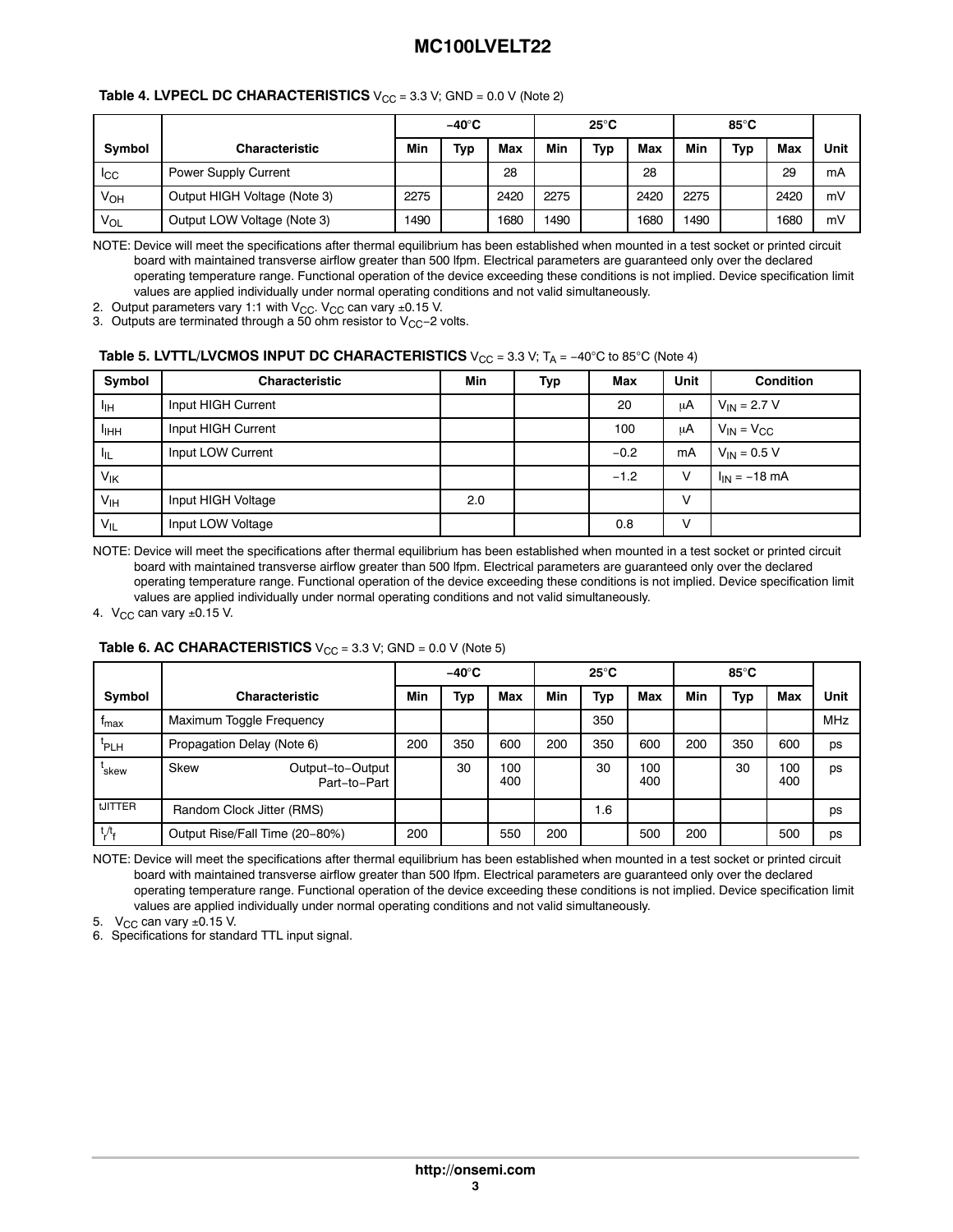<span id="page-4-0"></span>

**Figure 1. Typical Termination for Output Driver and Device Evaluation (See Application Note AND8020/D − Termination of ECL Logic Devices.)**

### **ORDERING INFORMATION**

| <b>Device</b>     | Package                       | Shipping <sup>†</sup> |
|-------------------|-------------------------------|-----------------------|
| MC100LVELT22D     | SOIC-8                        | 98 Units / Rail       |
| MC100LVELT22DG    | SOIC-8<br>(Pb-Free)           | 98 Units / Rail       |
| MC100LVELT22DR2   | SOIC-8                        | 2500 / Tape & Reel    |
| MC100LVELT22DR2G  | SOIC-8<br>(Pb-Free)           | 2500 / Tape & Reel    |
| MC100LVELT22DT    | TSSOP-8                       | 100 Units / Rail      |
| MC100LVELT22DTG   | TSSOP-8<br>(Pb-Free)          | 100 Units / Rail      |
| MC100LVELT22DTR2  | TSSOP-8                       | 2500 / Tape & Reel    |
| MC100LVELT22DTR2G | TSSOP-8<br>(Pb-Free)          | 2500 / Tape & Reel    |
| MC100LVELT22MNR4  | DFN <sub>8</sub>              | 1000 / Tape & Reel    |
| MC100LVELT22MNR4G | DFN <sub>8</sub><br>(Pb-Free) | 1000 / Tape & Reel    |

†For information on tape and reel specifications, including part orientation and tape sizes, please refer to our Tape and Reel Packaging Specifications Brochure, BRD8011/D.

#### **Resource Reference of Application Notes**

| - ECL Clock Distribution Techniques                  |
|------------------------------------------------------|
| - Designing with PECL (ECL at $+5.0$ V)              |
| - ECLinPS™ I/O SPiCE Modeling Kit                    |
| - Metastability and the ECLinPS Family               |
| - Interfacing Between LVDS and ECL                   |
| <b>AN1672/D</b> - The ECL Translator Guide           |
| <b>AND8001/D</b> - Odd Number Counters Design        |
| <b>AND8002/D</b> - Marking and Date Codes            |
| <b>AND8020/D</b> – Termination of ECL Logic Devices  |
| <b>AND8066/D</b> – Interfacing with ECLinPS          |
| <b>AND8090/D</b> - AC Characteristics of ECL Devices |
|                                                      |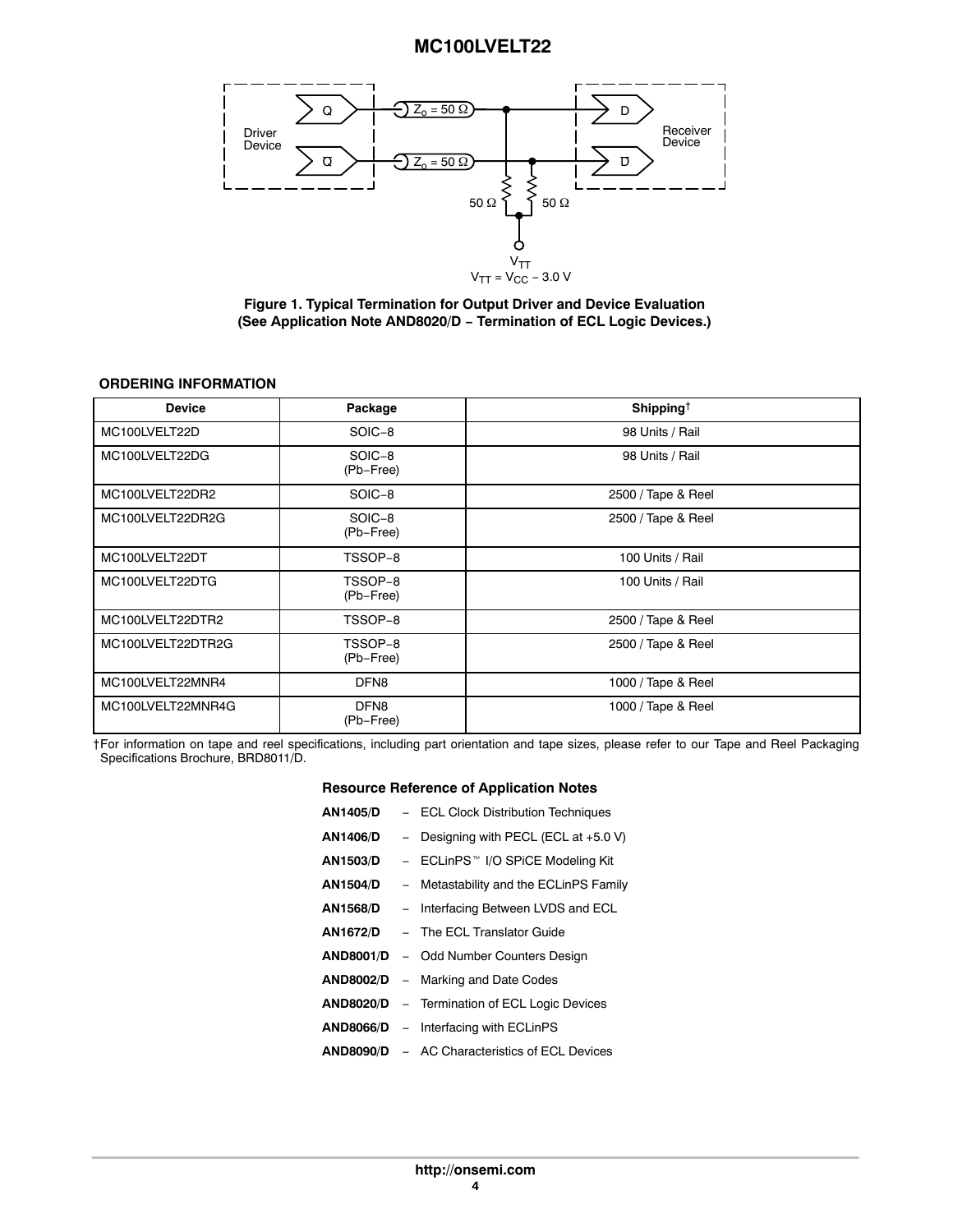### **PACKAGE DIMENSIONS**

**SOIC−8 NB** CASE 751−07 ISSUE AH



**SOLDERING FOOTPRINT\***



\*For additional information on our Pb−Free strategy and soldering details, please download the ON Semiconductor Soldering and Mounting Techniques Reference Manual, SOLDERRM/D.

- 1. DIMENSIONING AND TOLERANCING PER ANSI Y14.5M, 1982.
- 
- 2. CONTROLLING DIMENSION: MILLIMETER. 3. DIMENSION A AND B DO NOT INCLUDE MOLD PROTRUSION. 4. MAXIMUM MOLD PROTRUSION 0.15 (0.006)
- 
- PER SIDE. 5. DIMENSION D DOES NOT INCLUDE DAMBAR PROTRUSION. ALLOWABLE DAMBAR PROTRUSION SHALL BE 0.127 (0.005) TOTAL IN EXCESS OF THE D DIMENSION AT
- MAXIMUM MATERIAL CONDITION. 6. 751−01 THRU 751−06 ARE OBSOLETE. NEW STANDARD IS 751−07.

|     |              | <b>MILLIMETERS</b> |              | <b>INCHES</b> |  |
|-----|--------------|--------------------|--------------|---------------|--|
| DIM | <b>MIN</b>   | <b>MAX</b>         | <b>MIN</b>   | <b>MAX</b>    |  |
| А   | 4.80         | 5.00               | 0.189        | 0.197         |  |
| в   | 3.80         | 4.00               | 0.150        | 0.157         |  |
| C   | 1.35         | 1.75               | 0.053        | 0.069         |  |
| D   | 0.33         | 0.51               | 0.013        | 0.020         |  |
| G   |              | 1.27 BSC           | 0.050 BSC    |               |  |
| н   | 0.10         | 0.25               | 0.004        | 0.010         |  |
| J   | 0.19         | 0.25               | 0.007        | 0.010         |  |
| κ   | 0.40         | 1.27               | 0.016        | 0.050         |  |
| M   | $\circ$<br>n | $\circ$<br>R       | $\circ$<br>ŋ | $\circ$<br>R  |  |
| N   | 0.25         | 0.50               | 0.010        | 0.020         |  |
| s   | 5.80         | 6.20               | 0.228        | 0.244         |  |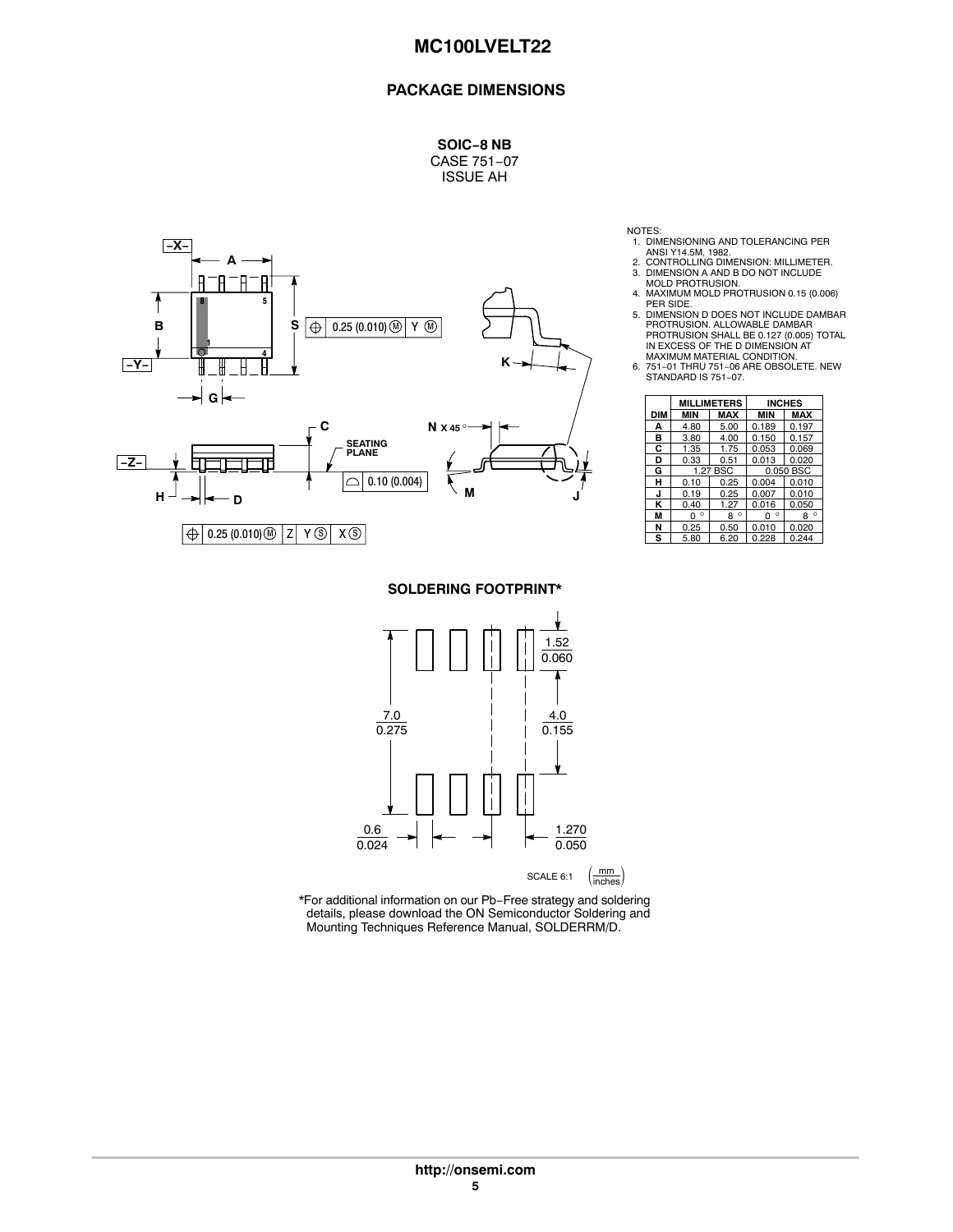### **PACKAGE DIMENSIONS**

**TSSOP−8 DT SUFFIX** PLASTIC TSSOP PACKAGE CASE 948R−02 ISSUE A



- NOTES: 1. DIMENSIONING AND TOLERANCING PER ANSI Y14.5M, 1982.<br>2. CONTROLLING DIMENSION: MILLIMETER.
- 2. CONTROLLING DIMENSION: MILLIMETER.<br>3. DIMENSION A DOES NOT INCLUDE MOLD FLASH.<br>PROTRUSIONS OR GATE BURRS. MOLD FLASH.<br>OR GATE BURRS SHALL NOT EXCEED 0.15
- (0.006) PER SIDE. 4. DIMENSION B DOES NOT INCLUDE INTERLEAD FLASH OR PROTRUSION. INTERLEAD FLASH OR PROTRUSION SHALL NOT EXCEED 0.25 (0.010)
- PER SIDE. 5. TERMINAL NUMBERS ARE SHOWN FOR
- REFERENCE ONLY. 6. DIMENSION A AND B ARE TO BE DETERMINED AT DATUM PLANE −W−.

|     |          | <b>MILLIMETERS</b> |       | <b>INCHES</b> |
|-----|----------|--------------------|-------|---------------|
| DIM | MIN      | MAX                | MIN   | <b>MAX</b>    |
| A   | 2.90     | 3.10               | 0.114 | 0.122         |
| в   | 2.90     | 3.10               | 0.114 | 0.122         |
| C   | 0.80     | 1.10               | 0.031 | 0.043         |
| D   | 0.05     | 0.15               | 0.002 | 0.006         |
| F   | 0.40     | 0.70               | 0.016 | 0.028         |
| G   | 0.65 BSC |                    |       | 0.026 BSC     |
| ĸ   | 0.25     | 0.40               | 0.010 | 0.016         |
|     |          | 4.90 BSC           |       | 0.193 BSC     |
| M   |          | $\circ$<br>6       |       | $\circ$<br>հ  |